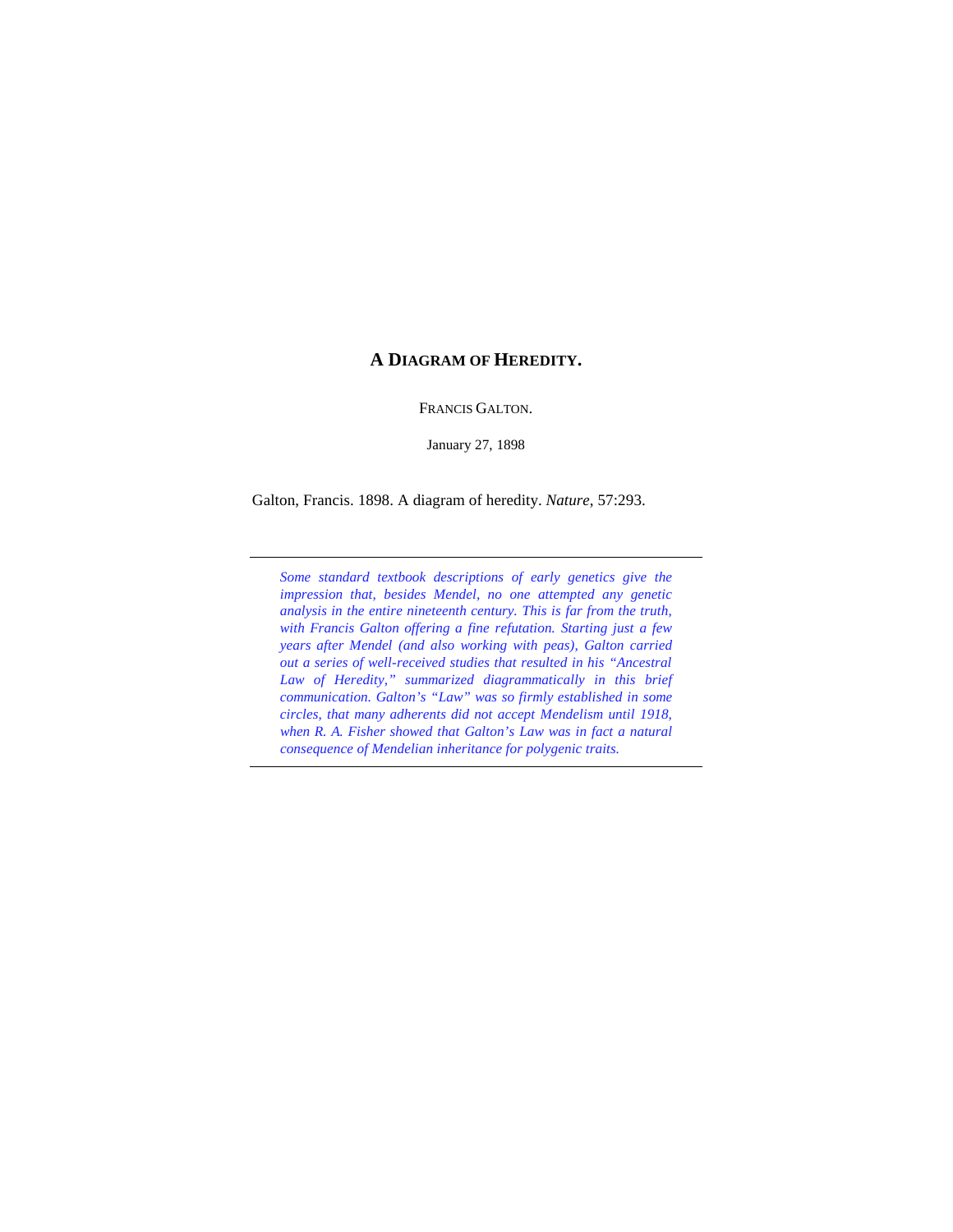© 1996, Electronic Scholarly Publishing Project

This electronic edition is made freely available for scholarly or educational purposes, provided that this copyright notice is included. The manuscript may not be reprinted or redistributed for commercial purposes without permission.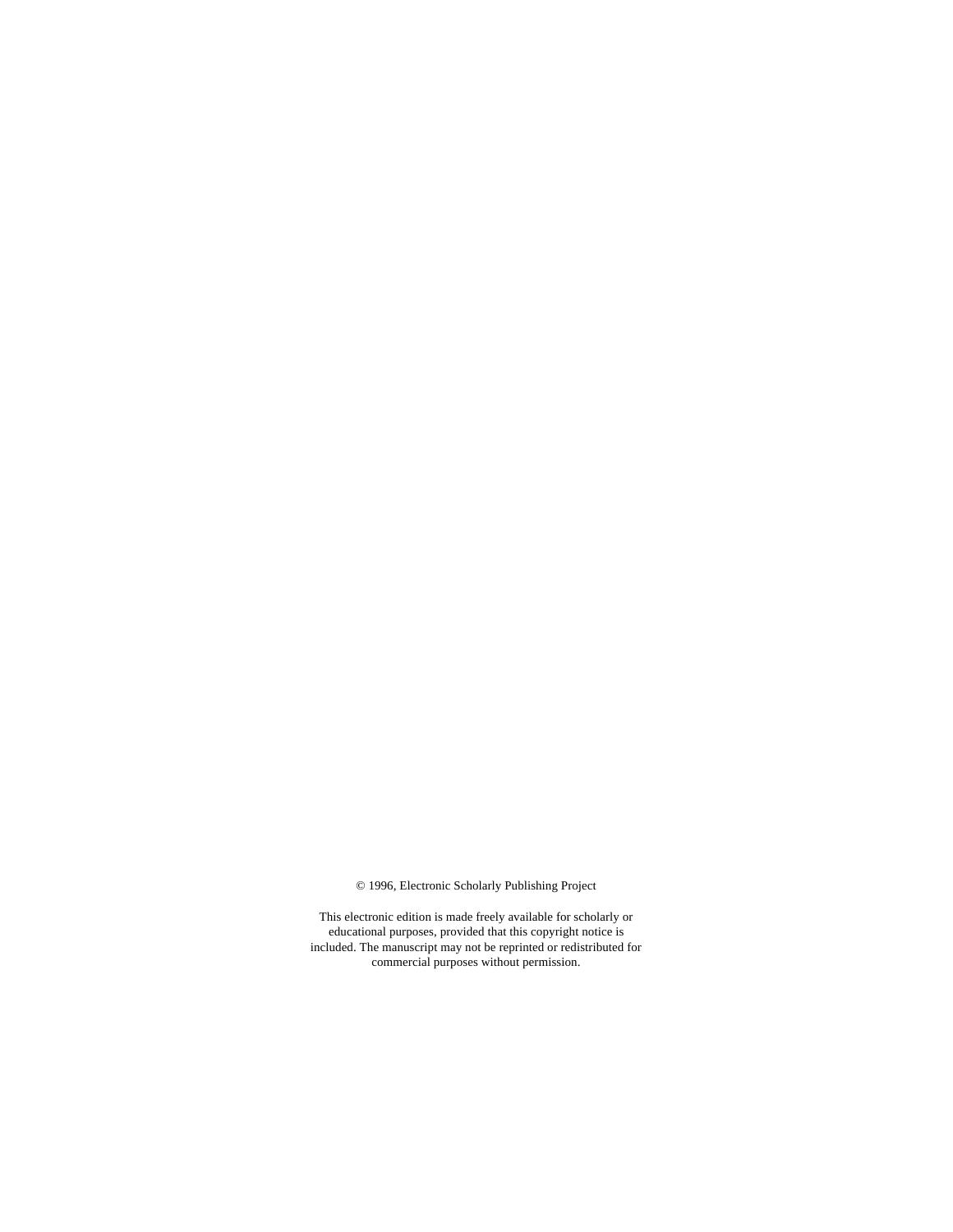Galton, Francis. 1898. A diagram of heredity. *Nature*, 57:293.

## **A DIAGRAM OF HEREDITY.**

## FRANCIS GALTON.

## January 27, 1898

he law of heredity which was formulated by myself in a memoir The law of heredity which was formulated by myself in a memoir<br>entitled "The average Contribution of each several Ancestor to the total Heritage of the Offspring" (*Roy. Soc*. June 3 1897, and NATURE, July 8, 1897), and which, as I am exceedingly gratified to learn, is now strongly corroborated by an independent investigation, has recently been illustrated by a useful diagram This was devised by Mr. A. J. Meston, of Allen Farm, Pittsburg, Mass., U.S.A. and communicated by him to the *Horseman* (Chicago, December 28), the leading American newspaper on horsebreeding, together with a popular explanation of the law in question. Believing, as I do, and I am not now alone in the opinion, that the law is a real advance in hereditary science, I think that Mr. Meston's milestone diagram deserves a place in your columns, as conveying in a very intelligible form the chief features of the law.

These are that the total *heritage* of the offspring is derived as follows. The two parents between them, contribute *on the average* one half of each inherited faculty, each of them contributing one quarter of it. The four grandparents contribute between them one quarter, or each of them one sixteenth; and so on, the sum of the series  $\frac{1}{2} + \frac{1}{4} + \frac{1}{4}$  $1/8 + 1/16 + \&c$ . being equal to 1, as it should be. It is a property of this infinite series that each term is equal to the sum of all those that follow: thus  $\frac{1}{2} = \frac{1}{4} + \frac{1}{8} + \frac{1}{16} + \&c$ ;  $\frac{1}{4} = \frac{1}{8} + \frac{1}{16} + \&c$ , and so on. The prepotencies or subpotencies of particular ancestors, in any given pedigree, are eliminated by a law that deals only with *average* contributions, and the varying prepotencies of sex in respect to different qualities, are also presumably eliminated. Corrections for

<sup>© 1996,</sup> Electronic Scholarly Publishing Project

This electronic edition is made freely available for scholarly or educational purposes, provided that this copyright notice is included. The manuscript may not be reprinted or redistributed for commercial purposes without permission.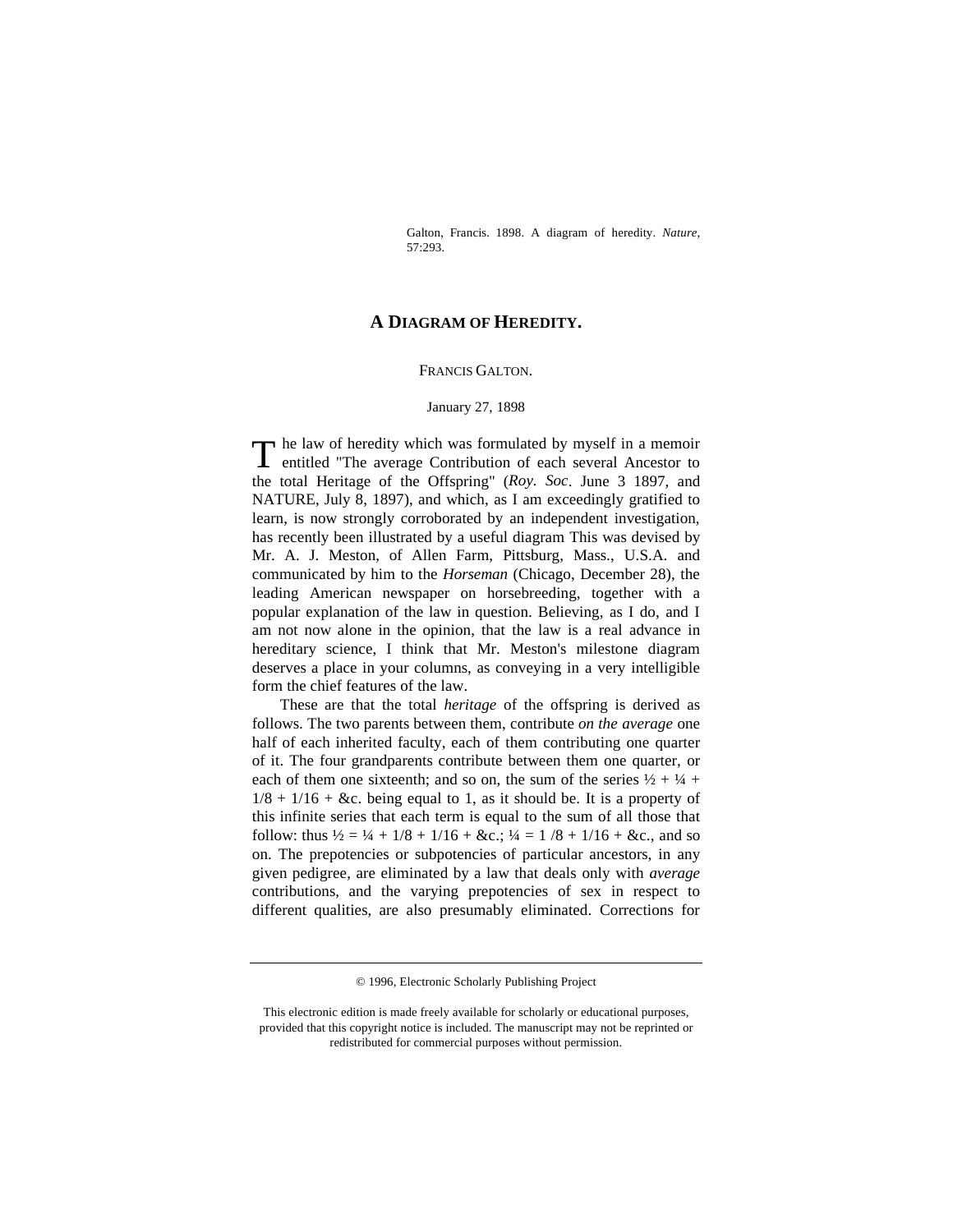

these can of course be made in any particular pedigree, taking care that the corrected series still amounts to 1 exactly.

It should be borne in mind that the word "Heritage" has a more limited meaning than "Nature," or the sum of the inborn qualities. Heritage is confined to that which is inherited, while Nature also includes those individual variations that are due to other causes than heredity, and which act before birth. Now individual variation in a race that is stable, must have a destructive as often as a constructive effect Consequently its effects balance one another in average results, and disappear from a law which deals only with these.

The area of the square diagram represents the total heritage of any particular form or faculty that is bequeathed to any particular individual. It is divided into subsidiary squares, each bearing distinctive numbers, which severally refer to different ancestors. The size of these subsidiary squares shows the average proportion of the total heritage derived from the corresponding ancestors The distinctive numbers are the same as those which I employed many years ago in connection with the "Family Records" with which I was at that time engaged: they were found both then and subsequently to be very convenient. The Subject of the pedigree is numbered 1. Thenceforward whatever be the distinctive number of an ancestor, which we will call  $n$ , the number of its sire is  $2n$ , and that of its dam is  $2n + 1$ . All male numbers in the pedigree are therefore even, and all